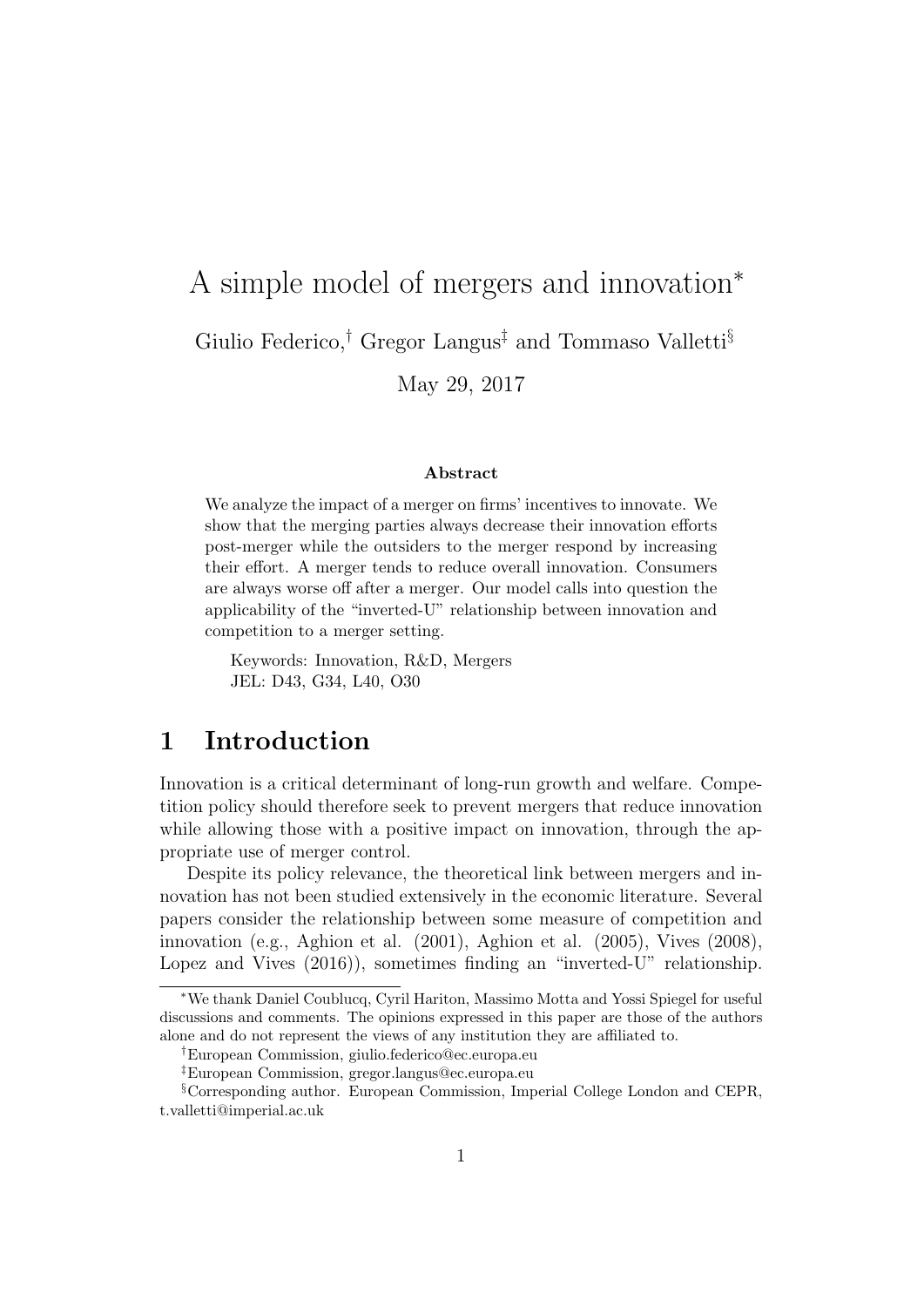These papers, however, do not explicitly consider the case of horizontal mergers. Similarly, earlier work on stochastic patent races (e.g., as surveyed by Reinganum (1989)) considers the relationship between the number of competitors and the rate of innovation, but does not actually model the impact of a merger between competing innovators.<sup>1</sup> Therefore, policy implications for merger control are difficult to draw from this work.

This paper examines the impact of a merger on innovation by focusing on some of the basic underlying principles. A merger between competitors affects the incentives to innovate through two channels (absent efficiencies). The first channel relates to the (negative) externality that innovation by one firm has on its rival firms (see, e.g., Farrell and Shapiro (2010)). A merger allows the merging parties to partially internalize this innovation externality and thus it lowers the incentives to innovate for the merged firm. The second channel relates to product market competition. This is relaxed after the merger so that profits both when firms do not innovate, and when they do, increase. This effect is potentially ambiguous (as it has been recognized in the literature, e.g., Gilbert (2006) and Baker (2007)), and might in principle offset the first channel. This paper sets up a highly stylized model of a merger in an industry where innovation plays a key role, incorporating the two main channels for merger–induced innovation effects. It then provides some insight on the likely net effect of a merger on innovation (and consumer welfare). The model considers the case of stochastic product innovation (as opposed to process innovation, which has been more extensively considered in the literature; see, e.g., Vives (2008) and Lopez and Vives (2016)).

In the model, absent innovation firms do not make any profits. This implies that innovation does not cannibalize any pre-existing profits and that the product market competition channel described above can only act to promote innovation. This is a conservative feature of the model in terms of its predictions about the likely impact of a merger on innovation incentives (from the perspective of merger control). As there are no merger-induced efficiencies in the model, the effects on innovation incentives are based entirely on changes in competition between the merging parties. The paper is related to ongoing work based on a richer set of models, with explicit demand specifications (Federico et al. (2017)). The more general model enables us to take into account the impact of a merger on pre–innovation profits, and hence provides a more complete assessment of the effects of a merger on the incentives to innovate.

<sup>&</sup>lt;sup>1</sup>This point is also made by Shapiro  $(2012)$ . A notable recent exception is a model of Motta and Tarantino (2016), which considers the impact of a merger on deterministic cost-reducing investment (process innovation). See also Chen and Schwartz (2013) who discuss a merger to monopoly, but do not model competition at the innovation stage.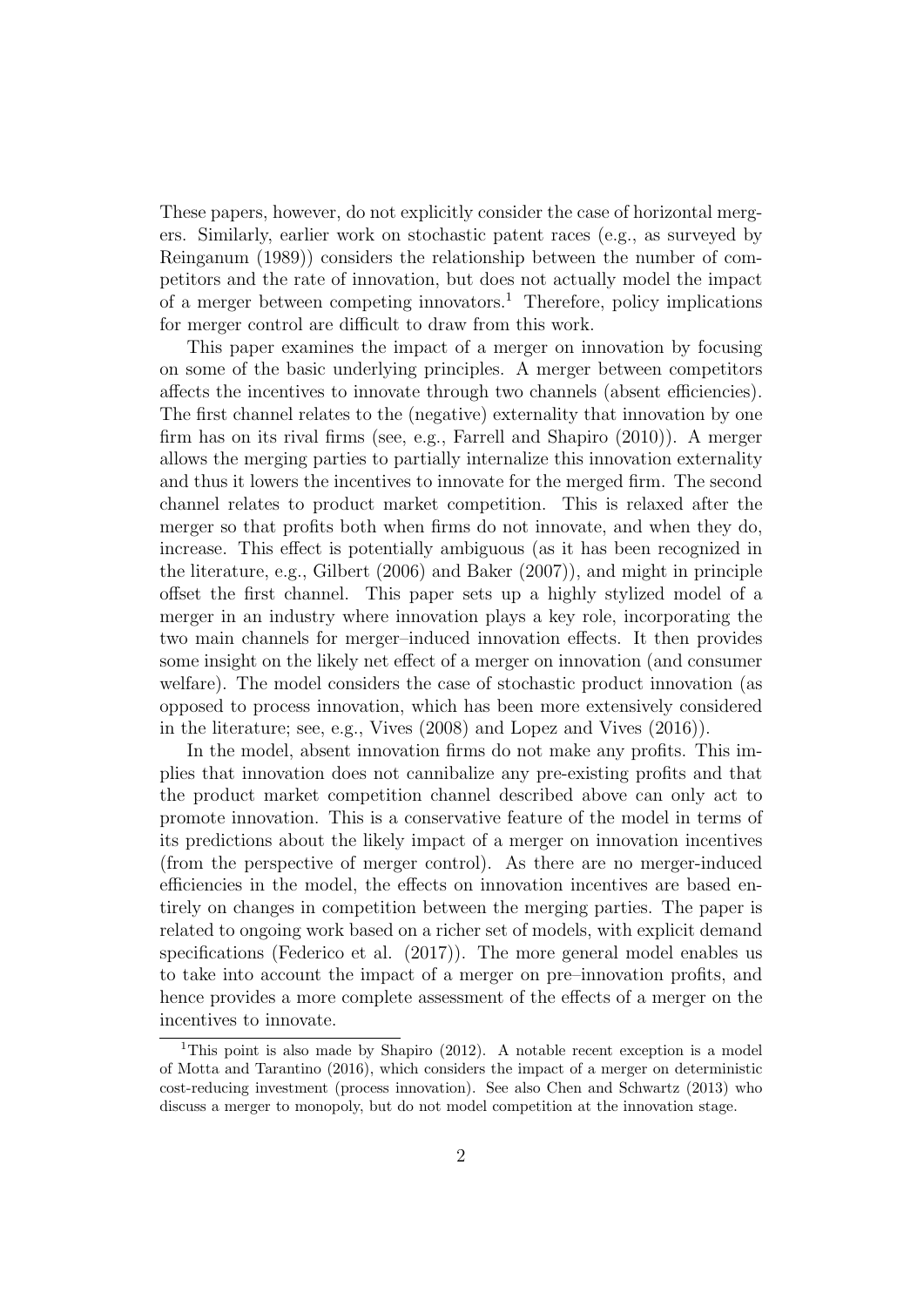## 2 The model

We consider a two-stage game played by  $n > 2$  symmetric firms. Before the merger, each firm has a single research lab. In the first stage, firms exert some costly effort in their labs  $C(w_i)$ , with  $C(0) = 0$ ,  $C' > 0$ ,  $C'' > 0$ ,  $C'(0) = 0$  and  $\lim_{w_i \to 1} C'(w_i) = \infty$ . The effort level determines the probability  $w_i \in [0, 1)$  that the lab will successfully innovate – discover a new (homogenous) product. Probabilities of discovery are i.i.d. across labs and there can be  $2^n$  discovery outcomes – each outcome representing a different profile of successes in the discovery stage. In the second stage firms observe the outcomes of the first stage and receive payoffs. To simplify our analysis, we assign payoffs to the outcomes as follows. If a firm did not discover the product, it gets a zero payoff. If only one firm was successful, it gets a prize normalized to 1. If two competing firms successfully discovered the product, each gets a prize worth  $\delta \ll 1$ . If three or more competing firms successfully introduce the product, we assume that competition upon the commercialization of the discovery is so strong that all firms get a zero payoff. Note that  $\delta = 0$  corresponds to a standard homogeneous good Bertrand case, whereas firms can get  $\delta > 0$  to the extent they can coordinate their pricing (and coordination is not effective when 3 or more firms successfully innovate). Unless stated explicitly, our analytical proofs are all conducted for very small values of  $\delta$ . We then demonstrate some of our results numerically for higher values of  $\delta$ .

### 2.1 Pre-merger

We solve the game backwards. In the last stage, payoffs are dictated by the number of successful innovators, as described above. Take a situation where all firms  $j \neq i$  behave in the same way. In the first stage firm i solves

$$
\max_{w_i} \Pi_i = w_i [(1 - w_j)^{n-1} \cdot 1 + (n-1) w_j (1 - w_j)^{n-2} \cdot \delta] - C(w_i), \tag{1}
$$

Eq.  $(1)$  says that firm i gets the full prize if it is the only inventor (hence no firm  $j \neq i$  is successful), while it gets a fraction  $\delta$  if exactly one rival is successful in discovery (there are  $n-1$  such combinations). The corresponding FOC is

$$
(1 - wj)n-1 + (n - 1)wj(1 - wj)n-2 \delta = C'(wi),
$$

and the SOC is always satisfied. A symmetric equilibrium with  $w_i = w_j = w^*$ is characterized by

$$
(1 - w^*)^{n-2} [1 - w^* + (n - 1)\delta w^*] = C'(w^*).
$$
 (2)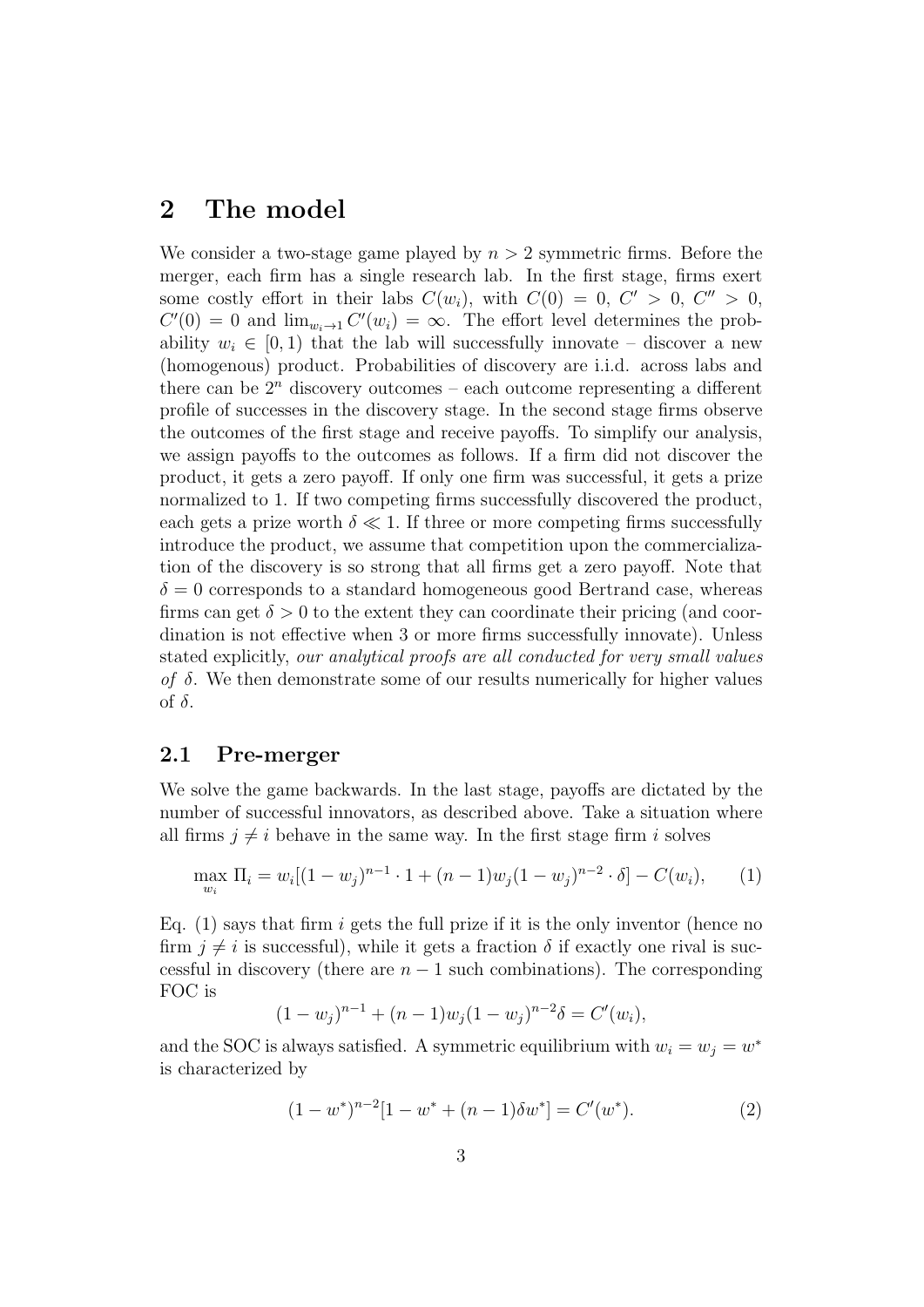As the RHS in (2) is strictly increasing from 0 to  $\infty$  and the LHS is strictly decreasing from a finite value to  $0$  in  $w^*$  (at least for small values of  $\delta$ ), a solution to the previous equation exists and is unique. Also note that  $w^*$  increases as  $\delta$  increases. In particular, for later use, we calculate by totally differentiating (2)

$$
\left. \frac{\partial w^*}{\partial \delta} \right|_{\delta=0} = \frac{(n-1)w^*}{n-1 + (1-w^*)^{2-n}C''(w^*)} > 0. \tag{3}
$$

#### 2.2 Merger

Assume w.l.o.g. that two firms, firm 1 and 2, merge their research labs and form a new firm that we denote as  $M$ . Because of decreasing returns to effort, firm M will still put effort in both labs, and will set  $w_1 = w_2 = w_M$ . In the first stage, when all firms  $j \neq M$  behave in the same way, the merged firm maximizes

$$
\max_{w_M} \Pi_M = [1 - (1 - w_M)^2] [(1 - w_j)^{n-2} + (n-2)w_j (1 - w_j)^{n-3} \delta] - 2C(w_M). \tag{4}
$$

Eq. (4) highlights the price coordination effect for the merging parties. If firm M is the only successful innovator—one or both of its labs are the only ones that successfully discovered—it will get the whole prize. It gets  $\delta$  in case only one rival successfully makes the same discovery (even if firm  $M$  has been successful with both labs). In other words, whenever the two labs are successful in discovery, firm M perfectly coordinates its price decisions between its two (identical) products.This is also equivalent to the assumption—reasonable in this setting, given homogenous products—that only one of two successful discoveries of the product is commercialized by the same firm. The FOC w.r.t.  $w_M$  is

$$
(1 - wM)(1 - wj)n-3[1 - wj + (n - 2)\delta wj] = C'(wM).
$$
 (5)

We thus establish our first result.

**Proposition 1** The merged firm decreases effort in each lab compared to the situation pre-merger for all  $\delta > 0$ .

**Proof.** Note that we can concentrate on the probability of success, as this is monotonically related to effort via the cost function. We evaluate (5) at the pre-merger equilibrium given by (2). If  $w_M = w_j = w^*$ , then (5) reduces to  $-\delta w^*(1-w^*)^{n-2} < 0$  for all  $\delta > 0$ . Hence  $w_M < w^*$ .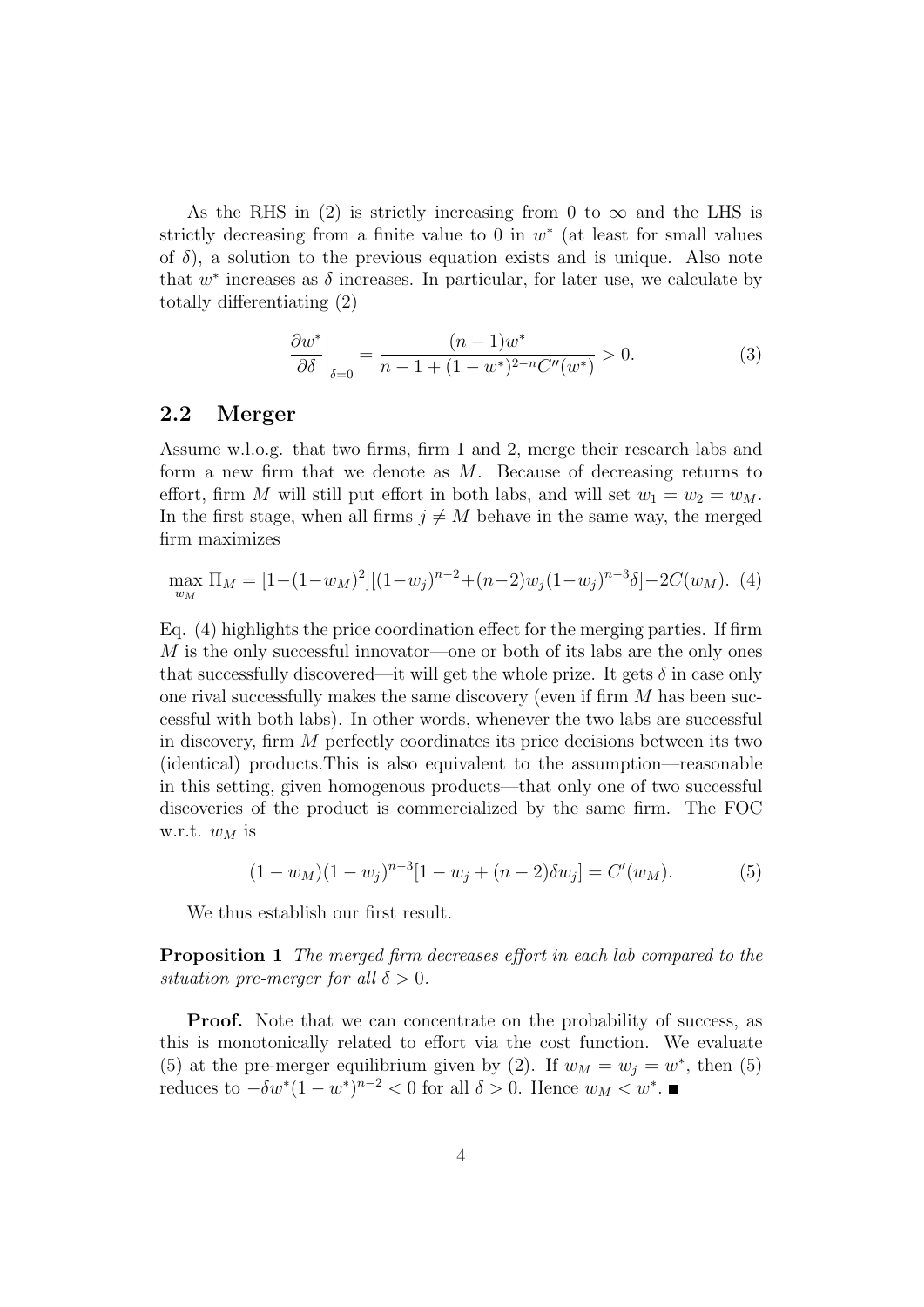What about the firms outside the merger? For firm  $i \neq M$ , the expression of the profit is now (again, we consider when all firm  $j \neq M, i$  behave in the same way)

$$
\max_{w_i} \Pi_i = w_i \left\{ (1 - w_M)^2 (1 - w_j)^{n-3} + [1 - (1 - w_M)^2] (1 - w_j)^{n-3} \delta + (n-3) w_j (1 - w_M)^2 (1 - w_j)^{n-4} \delta \right\} - C(w_i).
$$

The corresponding FOC is

$$
(1-w_j)^{n-4}[(1-w_M)^2(1-w_j)+w_M(2-w_M)(1-w_j)\delta+(n-3)w_j(1-w_M)^2\delta]=C'(w_i).
$$

In equilibrium, all firms  $j \neq M$ , i will behave symmetrically as firm i. Let us define

$$
FOC_i \equiv (1 - w_i)^{n-4} (1 - w_M)[(1 - w_M)(1 - w_i) ++ 2w_M(1 - w_i)\delta + (n - 3)w_i(1 - w_M)\delta] - C'(w_i) = 0.
$$
 (6)

We now calculate the reaction function from the total differential

$$
\frac{\partial FOC_i}{\partial w_i} dw_i + \frac{\partial FOC_i}{\partial w_M} dw_M = 0.
$$

In particular, around  $\delta = 0$  (when  $w_i = w_M = w^*$ )<sup>2</sup> we obtain

$$
\left. \frac{\partial w_i}{\partial w_M} \right|_{\delta=0} = -\frac{2}{n-3 + (1-w^*)^{2-n}C''(w^*)} < 0.
$$

Efforts are strategic substitutes. While the merger decreases efforts of the insiders, it increases efforts of the outsiders. In principle, the effect on total effort could be indeterminate. Although total effort as such is not a proper welfare measure in our setting, as what matters is how effort is distributed across the various discovery outcomes, it is still of some interest to look at the impact of the merger on the effort spent by firms overall.<sup>3</sup> Our next result shows that the result from the insiders always prevails in a concentrated industry, while the opposite holds true in a fragmented industry, for  $\delta$  close to zero.<sup>4</sup>

<sup>&</sup>lt;sup>2</sup>This follows immediately as, at  $\delta = 0$ , before the merger, the symmetric equilibrium is characterized by (2),  $(1 - w^*)^{n-1} = C'(w^*)$ . After the merger, (5) and (6) simplify respectively to  $(1 - w_M)(1 - w_j)^{n-2} = C'(w_M)$  and  $(1 - w_i)^{n-3}(1 - w_M)^2 = C'(w_i)$ . By simple inspection it can be verified that  $w_i = w_M = w^*$ .

<sup>&</sup>lt;sup>3</sup>We consider the more canonical measure of consumer welfare which is used in merger reviews further below.

<sup>4</sup>We derive an additional result of interest. We analyze the impact that the merger has on one particular "bad" state, notably when there is no innovation at all in the whole industry. It turns out that this impact follows the same behavior as total effort. This is intuitive as probabilities are i.i.d. The result is proven formally in the Annex.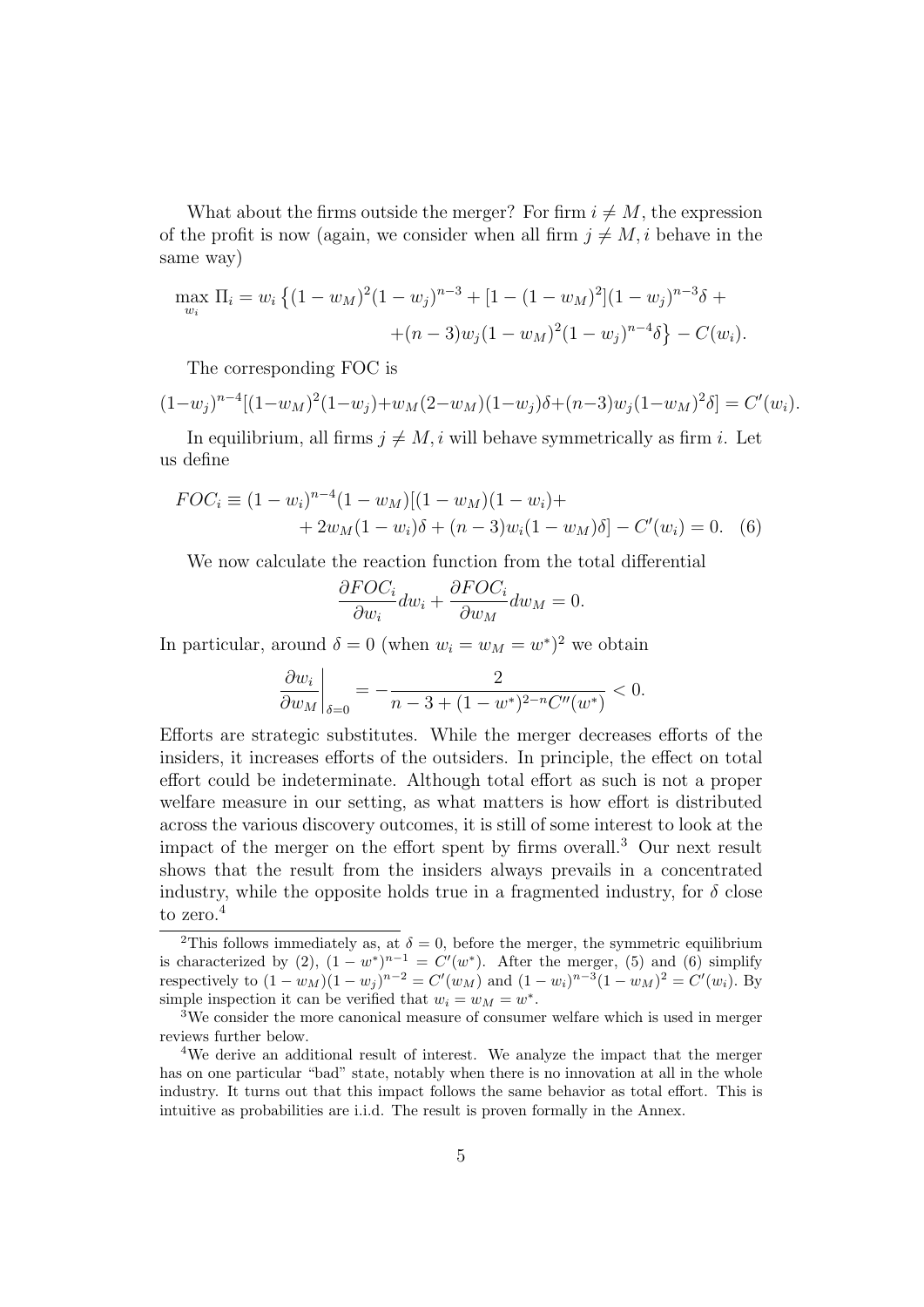**Proposition 2** Total industry effort decreases after the merger iff n is low enough.

Proof. The proof relies on the fact that efforts are invariant to the merger for  $\delta = 0$ . Then we study the effect of a small increase in  $\delta$  on total effort pre- and post-merger. Pre-merger, total effort is  $Eff_{pre} = nC(w^*)$ . From (2) we obtain

$$
\frac{\partial Eff_{pre}}{\partial \delta}\bigg|_{\delta=0} = nC'(w^*)\left.\frac{\partial w^*}{\partial \delta}\right|_{\delta=0} = \frac{n(n-1)w^*C'(w^*)}{n-1+(1-w^*)^{2-n}C''(w^*)}.
$$

Similarly, total effort post-merger is  $Eff_{post} = (n-2)C(w_i^*) + 2C(w_M^*)$ . We apply Cramer's rule to the system of FOCs given by (5) and (6), and we calculate

$$
\frac{\partial E f f_{post}}{\partial \delta}\bigg|_{\delta=0} = (n-2)C'(w_i^*) \left. \frac{\partial w_i^*}{\partial \delta} \right|_{\delta=0} + 2C'(w_M^*) \left. \frac{\partial w_M^*}{\partial \delta} \right|_{\delta=0} = \frac{(n + \frac{1}{1 - w^*)}(n - 2)w^* C'(w^*)}{n - 1 + (1 - w^*)^{2 - n} C''(w^*)}.
$$

As  $(n + \frac{1}{1-w^*})(n-2) < n(n-1)$  if and only if  $nw^* < 2$ , we need to study the behavior of  $nw^*$ , where  $w^*$  is implicitly defined by  $(1 - w^*)^{n-1} = C'(w^*)$ , with  $\frac{\partial w^*}{\partial n}$  < 0. The function  $nw^*$  is increasing without bounds in n. It starts from a minimum when  $n = 2$ , where, as  $w^* < 1$ , it must be  $nw^* < 2$ . Hence there must be a threshold value of n, denoted as  $\hat{n} > 2$ , such that  $\partial Eff_{post}$ ∂δ  $\Big|_{\delta=0}$  <  $\frac{\partial Eff_{pre}}{\partial \delta}$ ∂δ iff  $n < \hat{n}$ . Note that  $\hat{n}$  can be made arbitrarily large with a sufficiently high marginal cost  $C'(w^*)$ . Hence  $Eff_{post} < Eff_{pre}$ for small increases in  $\delta$  iff  $n < \hat{n}$ .

Is the merger profitable? To answer this question, we again use the fact that, at  $\delta = 0$ , effort is invariant to the merger. Profits, however, are not invariant, since the merger allows a price coordination effect in case both labs are successful at innovating. Formally, evaluating (1) and (4) at  $\delta = 0$ , when  $w_M^* = w_i^* = w^*$ , results in

$$
(\Pi_M - 2\Pi_i)|_{\delta=0} = w^{*2} (1 - w^*)^{2-n} > 0.
$$

Since profits are continuous in  $\delta$ , the merger is profitable also for small positive values of  $\delta$ . We can summarize this result formally.

**Proposition 3** The merger between firm 1 and firm 2 is profitable.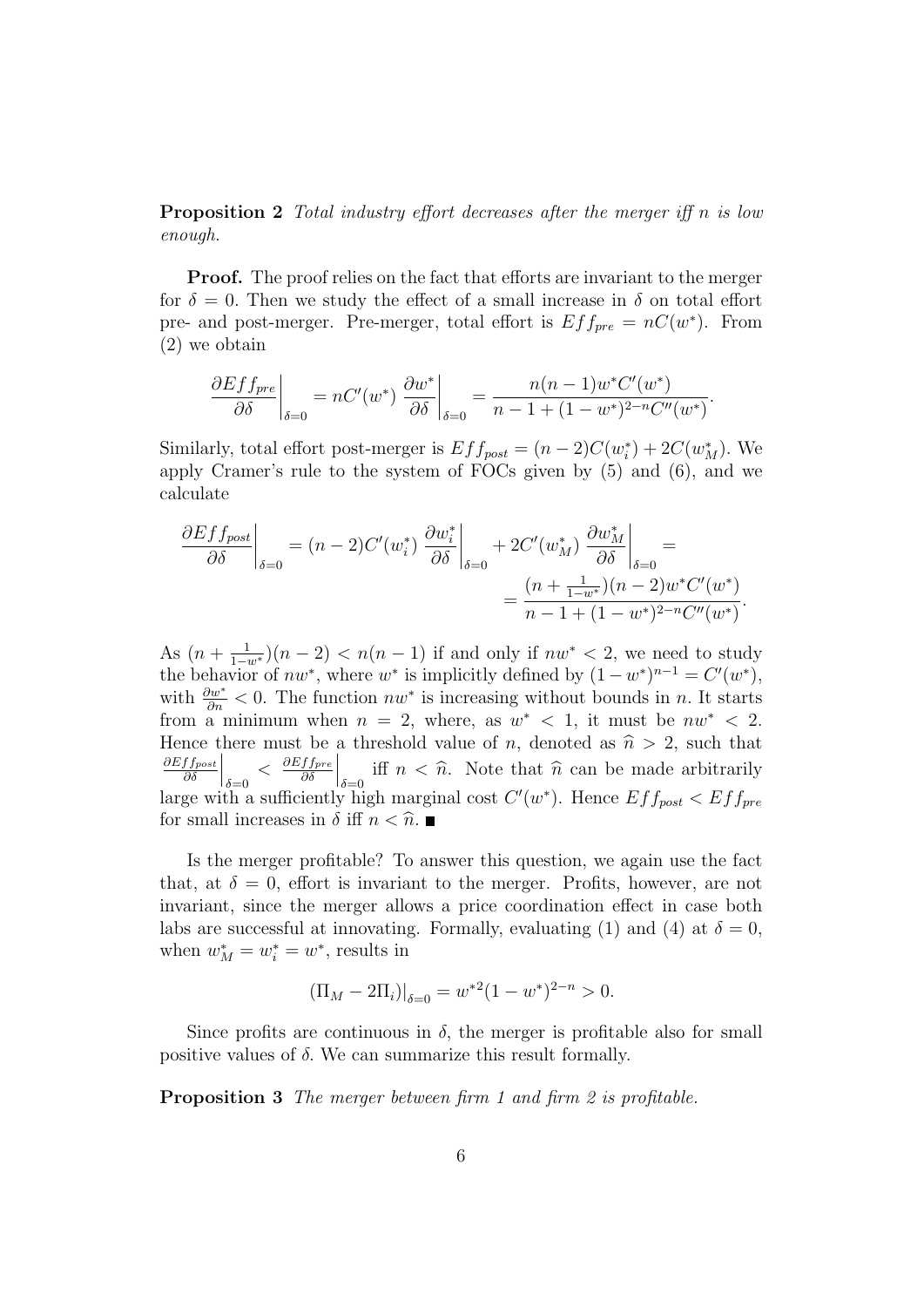We now briefly sketch an analysis of the effect of the merger on consumer surplus. Let us denote as  $CS_k$  the consumer surplus in state k, where  $k = 0, 1, 2, 3+$  denotes the number of firms that independently introduce innovations into product market. It is natural to assume that  $CS_0 = 0$ , as without innovation there is no market in our model. Conditional on at least one firm having innovated, price competition is weakest when  $k = 1$ , and toughest when there are 3 or more successful firms  $(k = 3+)$ . Thus it is also natural to posit  $CS_1 < CS_2 < CS_{3+}$ .

In the Annex, we show that, on top of the differences arising from changes in innovation efforts, the impact for consumers is due to the classic price coordination effect of the merging parties. Conditional on being successful with both labs, the merged entity shifts consumer surplus towards a "worse" state, e.g., from  $CS_2$  to  $CS_1$  (when both its labs are successful, and no one else is), or from  $CS_{3+}$  to  $CS_2$  (when both its labs are successful, and only one of its rivals also is). In particular, in the Annex we show that, as  $\delta$ approaches zero

$$
CS_{post} - CS_{pre} = w^{*2}(1 - w^{*})^{n-2}(CS_1 - CS_2) +
$$
  
+  $(n-2)w^{*3}(1 - w^{*})^{n-3}(CS_{3+} - CS_2) < 0.$  (7)

The expression shows how a merger harms consumer welfare even when, for  $\delta = 0$ , it has no effect on innovation effort.<sup>5</sup> If owned independently, whenever the two labs are successful in discovery, they produce competing products – this is not the case after the merger as firm  $M$  will fully internalize its pricing decisions in product market competition. We stress that, after a merger, there is *always* a discontinuous change in the probability of bad states for consumers because of this effect. It affects only states  $1, 2, 3+$ , while it does not impact state 0. The probability of state 0 is affected only by efforts (efforts clearly affect also the probabilities of other states). As the efforts do no change locally around  $\delta = 0$ , the impact of the merger through effort will always be second-order compared to the main discrete jump coming from (7). Hence the negative effect on the merger extends for sure to small but positive values of  $\delta$ . We summarize below our findings for small values of  $\delta$ .

#### Proposition 4 Consumers are worse off after the merger.

We note that, from a total welfare perspective, the merger always creates an inefficiency in the allocation of effort, as starting from an (efficient) symmetric distribution of efforts among firms, the merger provides asymmetric incentives to exert effort between insiders and outsiders.

<sup>&</sup>lt;sup>5</sup>In our setting, for  $\delta = 0$ , product market competition between two independent innovators is as intense as competition between three or more innovators, so that there we have additionally that  $CS_2 = CS_{3+}$ .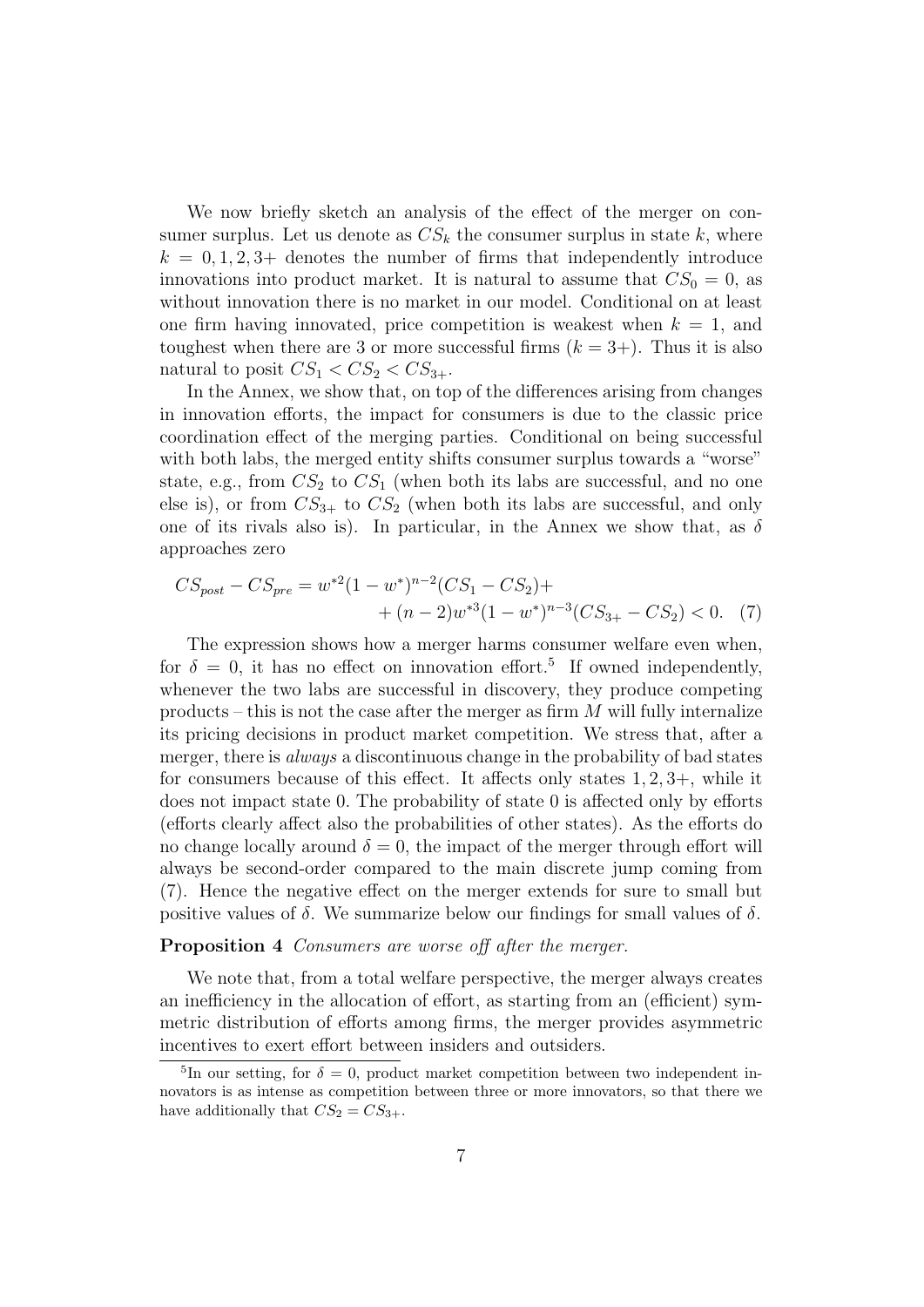We conclude our analysis by showing, in Figures 1 and 2, numerical results for the effect of the merger on effort and on consumer surplus for higher values of  $\delta$  up to the highest possible value of  $1/2$  (the figures are drawn for premerger  $n = 5$  and  $n = 10$ ). The figures confirm in particular all the analytical findings obtained in Proposition 1 and 4 around  $\delta = 0.6$ 





Figure 1: Difference  $(\Delta)$  between post and pre-merger effort

Figure 2: Difference  $(\Delta)$  between post and pre-merger CS

## 3 Conclusions

We revisited the question of innovation and mergers. We used a very simple ad hoc model, yet rich enough to give some interesting results. We showed that the inverted-U relationship between innovation and some measure of competition does not have an immediate counterpart in a merger setting, at least insofar as the innovation output of the merged firm is concerned. We find that a merger reduces the incentives to innovate for the merging parties, absent efficiencies or spillover effects that would reduce appropriability ex post. The main driver is a standard unilateral effect: prior to a merger, firms compete in innovation to drive customers away from rivals; after a merger, this cannibalization effect is internalized and innovation competition becomes muted. Of course, this is not the only effect, as the merging parties can also increase profitability ex post by coordinating their prices, which may give rise

<sup>&</sup>lt;sup>6</sup>For the plots we assume  $C(w_i) = -\log(1 - w_i^2)$  that satisfies the assumptions of the model. We obtain consumer surplus  $CS_1$ ,  $CS_2$  and  $CS_{3+}$  by further assuming a linear demand for a homogenous good, in particular  $q(p) = 2-p$ , and zero marginal costs. Prices in states  $k = 1, 2, 3$ + are  $p_1 = 1$ ,  $p_2 = 1 - \sqrt{1 - 2\delta}$  and  $p_{3+} = 0$  so that profits per firm are in states  $\kappa = 1, 2, 3 +$  are  $p_1 = 1, p_2 = 1 - \sqrt{1 - 2\delta}$  and  $p_{3+} = 0$  so that pronts per firm are indeed 1,  $\delta$  and 0. Correspondingly  $CS_1 = \frac{1}{2}$ ,  $CS_2 = 1 + \sqrt{1 - 2\delta} - \delta$  and  $CS_{3+} = 2$ . In this example, the threshold value of Proposition 2 would be  $\hat{n} = 30$ . The welfare analysis with more general consumer preferences is tackled in our ongoing work (Federico et al., 2017).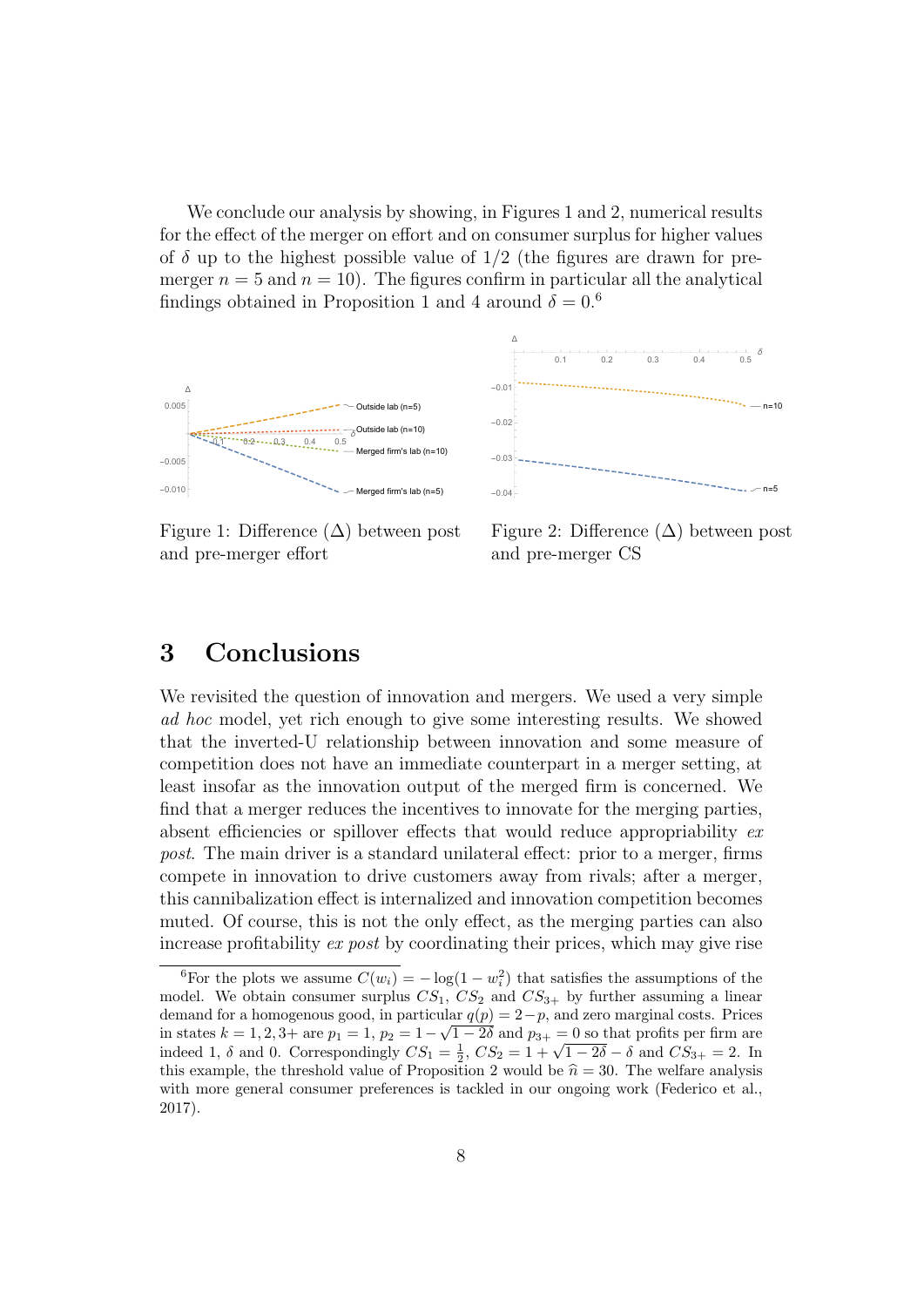to additional incentives to innovate ex ante. Yet, in our model the first effect of reduced innovation competition prevails. In fact, our ongoing work suggests that the mechanism highlighted here is quite strong and holds in more complex and realistic settings where firms compete by offering differentiated products (Federico et al., 2017). This suggests that the internalisation of the innovation externality remains the dominant driver of the impact of the merger on innovation incentives. We advocate for the academic community to pursue further this specific line of research about mergers and innovation.

## References

- [1] Aghion, Philippe, Cristopher Harris, Peter Howitt and John Vickers (2001), "Competition, Imitation and Growth with Step-by-Step Innovation", Review of Economic Studies, 68, 467-492.
- [2] Aghion, Philippe, Nick Bloom, Richard Blundell, Rachel Griffith and Peter Howitt (2005), "Competition and innovation: an inverted-U relationship", Quarterly Journal of Economics, 120(2), 701-728.
- [3] Baker, Jonathan (2007), "Beyond Schumpeter vs. Arrow: How Antitrust Fosters Innovation", Antitrust Law Journal, 74, 575-602.
- [4] Chen, Yongmin and Marius Schwartz (2013), "Product innovation incentives: monopoly vs. competition", Journal of Economics & Management Strategy, 22(3), 513-528.
- [5] Farrell, Joseph and Carl Shapiro (2010), "Antitrust Evaluation of Horizontal Mergers: An Economic Alternative to Market Definition", The B.E. Journal of Theoretical Economics, 10(1).
- [6] Federico, Giulio, Gregor Langus and Tommaso Valletti (2017), "Mergers and Innovation: An Economic Framework", mimeo.
- [7] Gilbert, Richard (2006), "Looking for Mr. Schumpeter: Where are we in the competition-innovation debate?", in Adam Jaffe, Josh Lerner and Scott Stern (eds.), Innovation Policy and the Economy, Volume 6, 159- 215, University of Chicago Press.
- [8] Lopez, Angel and Xavier Vives (2016), "Cross-ownership, R&D Spillovers, and Antitrust Policy", CESifo working paper 5935.
- [9] Motta, Massimo and Emanuele Tarantino (2016), "The Effect of a Merger on Investments", CEPR DP11550.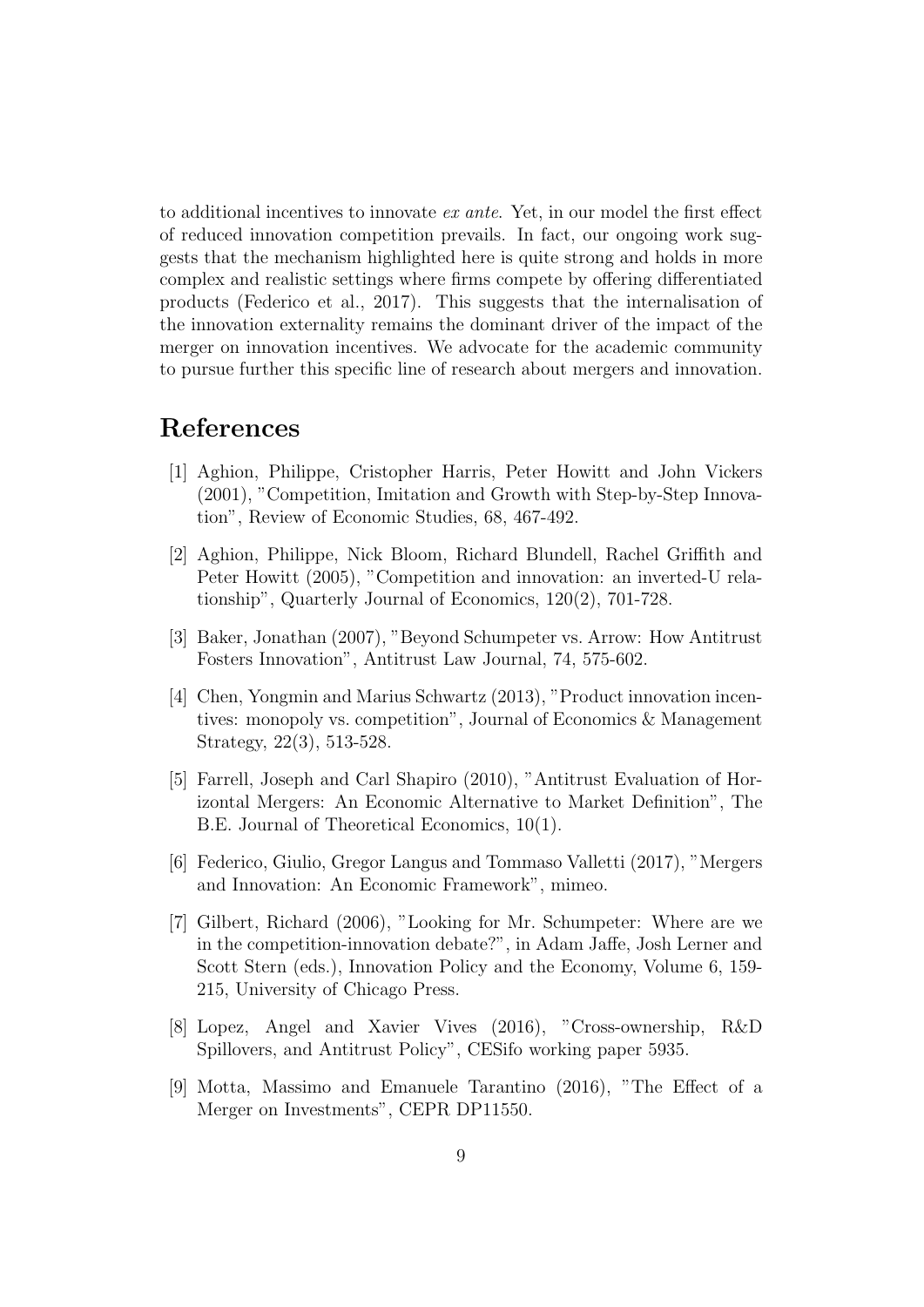- [10] Reinganum, Jennifer F. (1989), "The Timing of Innovation: Research, Development, and Diffusion", in Richard Schmalensee and Robert D. Willig (eds.), Handbook of Industrial Organization, Volume 1, 849-908, Elsevier.
- [11] Shapiro, Carl (2012), "Competition and innovation. Did Arrow hit the bull's eye?", in Josh Lerner and Scott Stern (eds.), The Rate and Direction of Inventive Activity Revisited, 361-404, University of Chicago Press.
- [12] Vives, Xavier (2008), "Innovation and Competitive Pressure", Journal of Industrial Economics, 56(3), 419-469.

## 4 Annex

In this Annex we first show that the probability of no innovation taking place in the industry follows the behavior of total effort described in Proposition 2. Then we provide the proof of Proposition 4.

Corollary 5 The merger increases the probability that there is no innovation when the industry is concentrated.

Proof. Before the merger, the no innovation state happens with probability  $Pr_{pre} = (1 - w^*)^n$ . After the merger, there is no industry innovation with probability  $Pr_{post} = (1 - w_M^*)^2 (1 - w_i^*)^{n-2}$ . The impact of a small increase in  $\delta$ , starting from  $\delta = 0$ , before the merger is  $\frac{\partial Pr_{pre}}{\partial \delta}$  $\Big|_{\delta=0} = (1-w^*)^{n-1} [n \frac{\partial w^*}{\partial \delta}$  $\frac{\partial w^*}{\partial \delta}\Big|_{\delta=0}].$ After the merger, as at  $\delta = 0$  it is  $w_M^* = w_i^* = w^*$ , it is  $\frac{\partial Pr_{post}}{\partial \delta}$  $\Big|_{\delta=0} =$  $2(1 - w_M^*) (1 - w_i^*)^{n-2} \frac{\partial w_M^*}{\partial \delta}$  $\Big|_{\delta=0} + (n-2)(1-w_M^*)^2(1-w_i^*)^{n-3}\frac{\partial w_i^*}{\partial \delta}$  $\Big|_{\delta=0} =$  $(1-w^*)^{n-1} [2 \frac{\partial w_M^*}{\partial \delta}$  $\Big|_{\delta=0} + (n-2) \frac{\partial w_i^*}{\partial \delta}$  $\Big|_{\delta=0}$ . Since at equilibrium  $(1-w^*)^{n-1} =$  $C'(w^*)$ , it is exactly  $\frac{\partial \Pr_{post}}{\partial \delta}$  $\bigg|_{\delta=0}-\frac{\partial \Pr_{pre}}{\partial \delta}$ ∂δ  $\Big|_{\delta=0} = \frac{\partial Eff_{post}}{\partial \delta}$ ∂δ  $\Big|_{\delta=0}-\frac{\partial Eff_{pre}}{\partial\delta}$ ∂δ  $\Big|_{\delta=0}$ . Thus the probability of the no innovation state follows the same behavior as total effort.  $\blacksquare$ 

**Proof of Proposition 4.** Before the merger, denoting by  $Pr(k)$  the probability of occurrence of state  $k$ , expected consumer surplus takes the